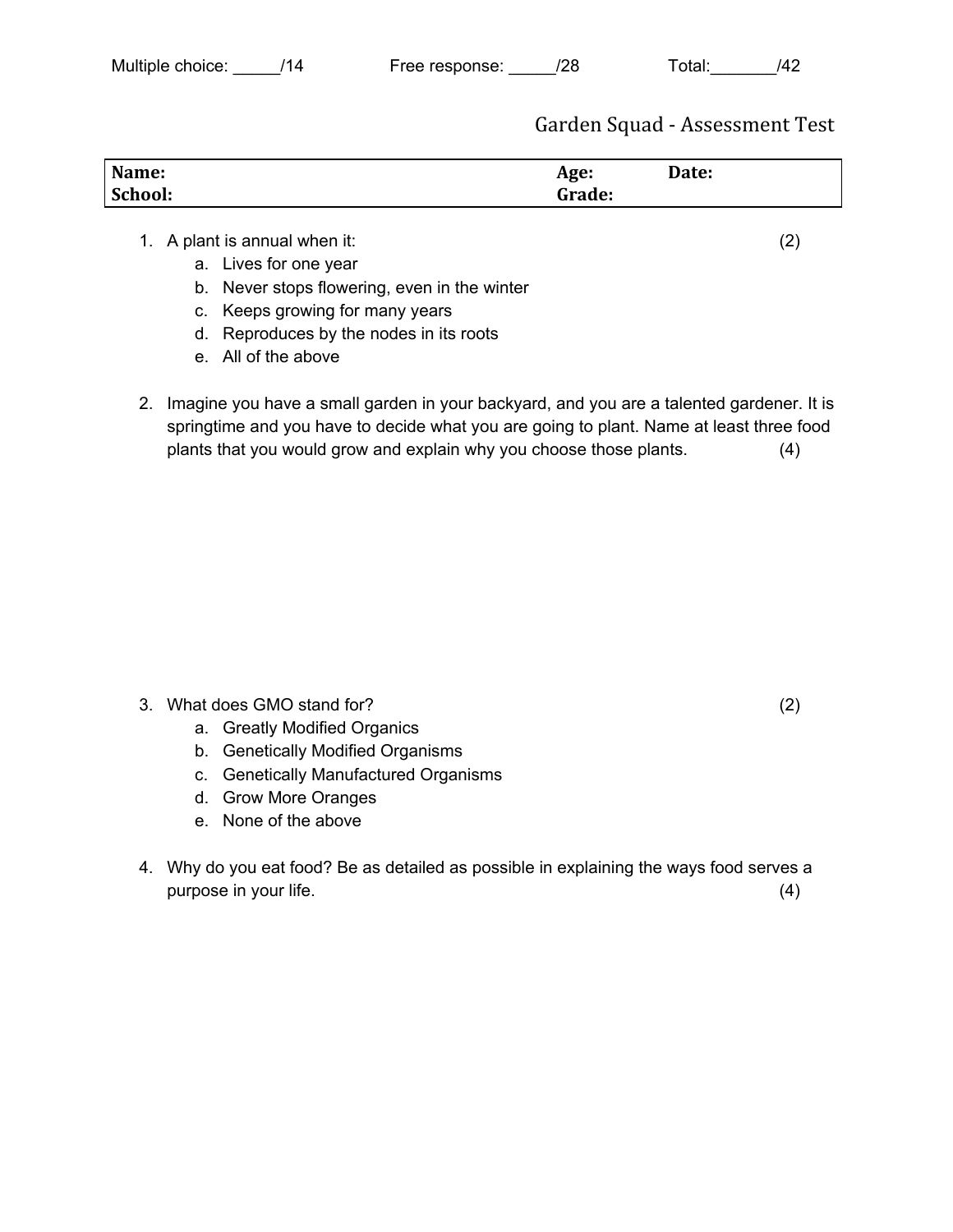- 5. Plants reproduce by: (2)
	- a. Making seeds
	- b. Sending out shoots
	- c. Bees landing on female flowers, collecting pollen, and dropping it on male flowers
	- d. Producing fruits
	- e. All of the above
- 6. Explain how you can grow a plant from seed. Be as detailed as possible. (4)

- 7. How can you help your community access healthier food? (2)
	- a. Ask McDonalds to open more restaurants
	- b. Support community gardens and local farmers markets
	- c. Order all organic food online from Europe
	- d. Buy all your meals from the healthy food menu at Wendy's
	- e. All of the above
- 8. What is a food desert? How can living in a food desert impact your health? (4)

- 9. How far does food travel on average to get from farm to table? (2)
	- a. 5 miles
	- b. 1500 miles
	- c. 100 miles
	- d. 30 miles
- 10. What is a Carbon Footprint? Explain at least one way that you can reduce your Carbon Footprint. (4)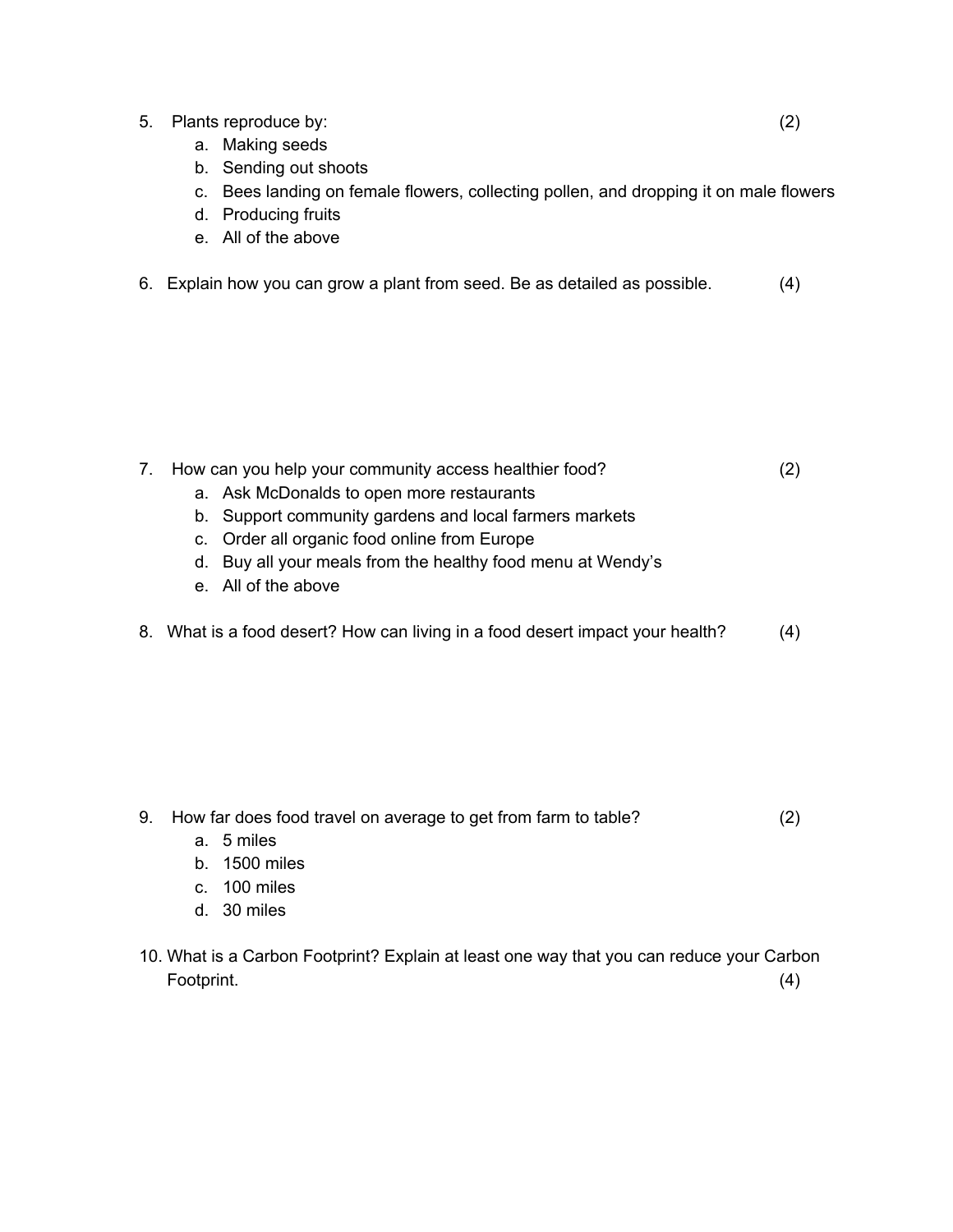- 11. How much food, on average, do Americans waste a year? (food going from farm, to fork, to landfill) (2)
	- a. 5-10%
	- b. 20-25%
	- c. 45-50%
	- d. 55-60%
	- e. 75-80%
- 12. How can you reduce your own food waste? (4)

13. How much of our earth's water is potable? (2) a. Less than 2% b. About 10% c. About 50% d. Over 98%

14. What can you do to help conserve water in your own life? (4)

## **Project USE**

Pre Test: Do you have any food growing or cooking experience? Please share! :)

Post test: how did the information and skills you learned in this class challenge you to live your life differently?